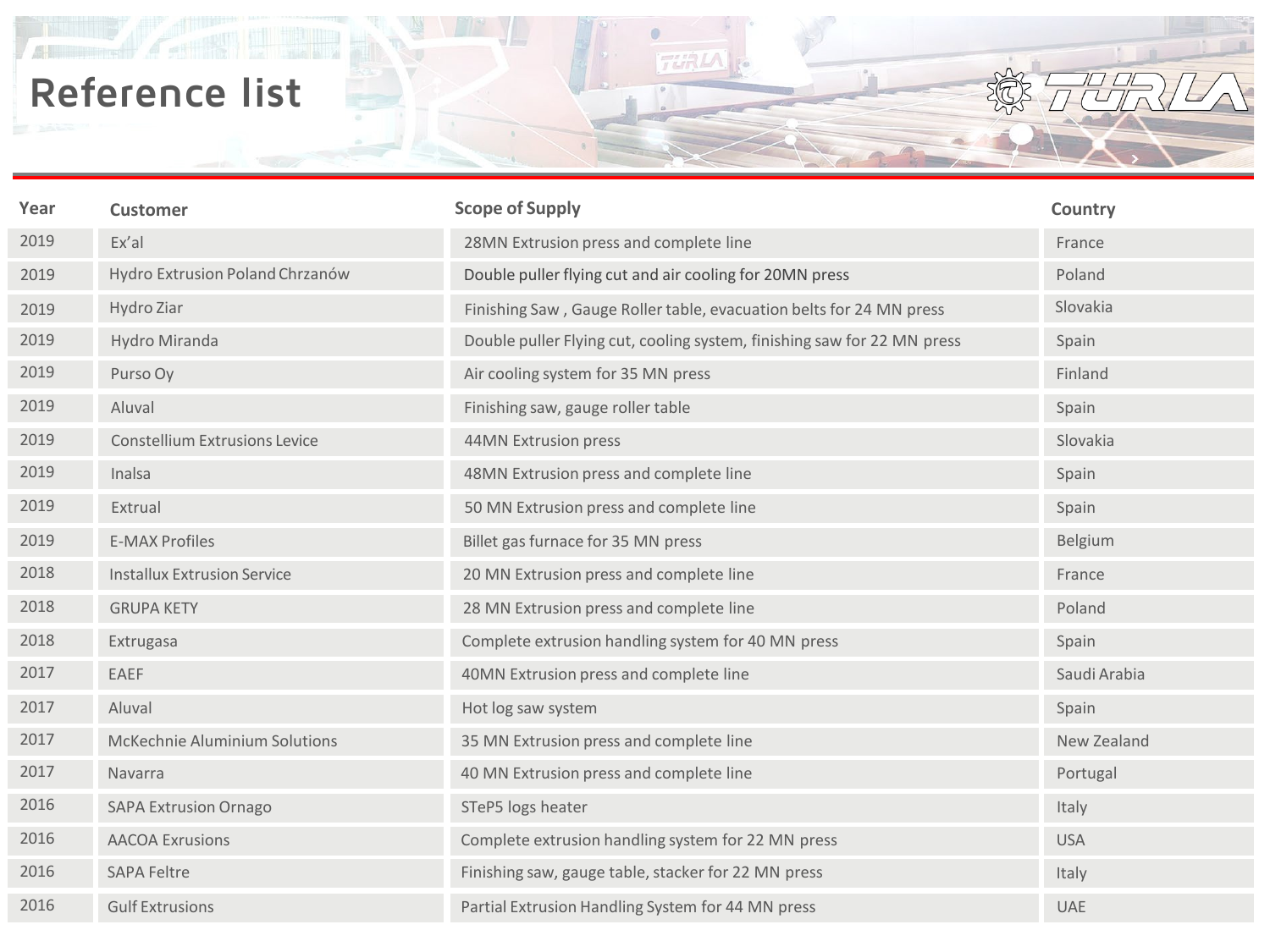$\mathbb{A}$ 

| Year | <b>Customer</b>                        | <b>Scope of Supply</b>                                                   | Country     |
|------|----------------------------------------|--------------------------------------------------------------------------|-------------|
| 2016 | <b>CUPRUM</b>                          | Extrusion handling system                                                | Mexico      |
| 2016 | Rossi Aluminio                         | 15 MN Extrusion press and complete line f                                | Argentina   |
| 2016 | EPA                                    | Complete extrusion handling system for 38 MN press                       | Australia   |
| 2015 | Constellium Singen GmbH                | QAH Cooling system for 44 MN press                                       | Germany     |
| 2015 | Nalco                                  | 25 MN Extrusion press and complete line                                  | New Zealand |
| 2014 | EPA                                    | Complete handling system for 38 MN press                                 | Australia   |
| 2014 | <b>SAPA Nenzing</b>                    | Complete handling system after the press for 16 MN press                 | Austria     |
| 2014 | <b>Constellium Nuits Saint Georges</b> | Air Quench mod. QA for 35 MN press                                       | France      |
| 2014 | Nordalu (Gutmann)                      | 18 MN Extrusion press and complete line                                  | Germany     |
| 2014 | <b>GRUPA KETY</b>                      | 18 MN Extrusion press and complete line                                  | Poland      |
| 2014 | Perfis Oeiras                          | Partial handling system before press for 16 MN press                     | Portugal    |
| 2014 | Agrisovgas                             | Press cylinders                                                          | Russia      |
| 2014 | Agrisovgas                             | Partial handling system after press                                      | Russia      |
| 2014 | Realit                                 | Revamping of software on various existing presses                        | Russia      |
| 2014 | Profilgruppen                          | Partial handling system after press for 25 MN press                      | Sweden      |
| 2014 | Ulusan                                 | Complete handling system with ageing oven for 18 MN press                | Turkey      |
| 2014 | <b>Talex</b>                           | Partial handling system before 35 MN press                               | <b>UAE</b>  |
| 2014 | <b>Talex</b>                           | Partial handling system before 25 MN press                               | <b>UAE</b>  |
| 2013 | Purso Oy                               | Profiles destacking line with baskets automatic handling for 25 MN press | Finland     |
| 2013 | Sapa Köfém                             | Partial handling system for 35 MN press                                  | Hungary     |
| 2013 | Vimetco                                | Partial handling system before press for 35 MN                           | Romania     |

 $\Box$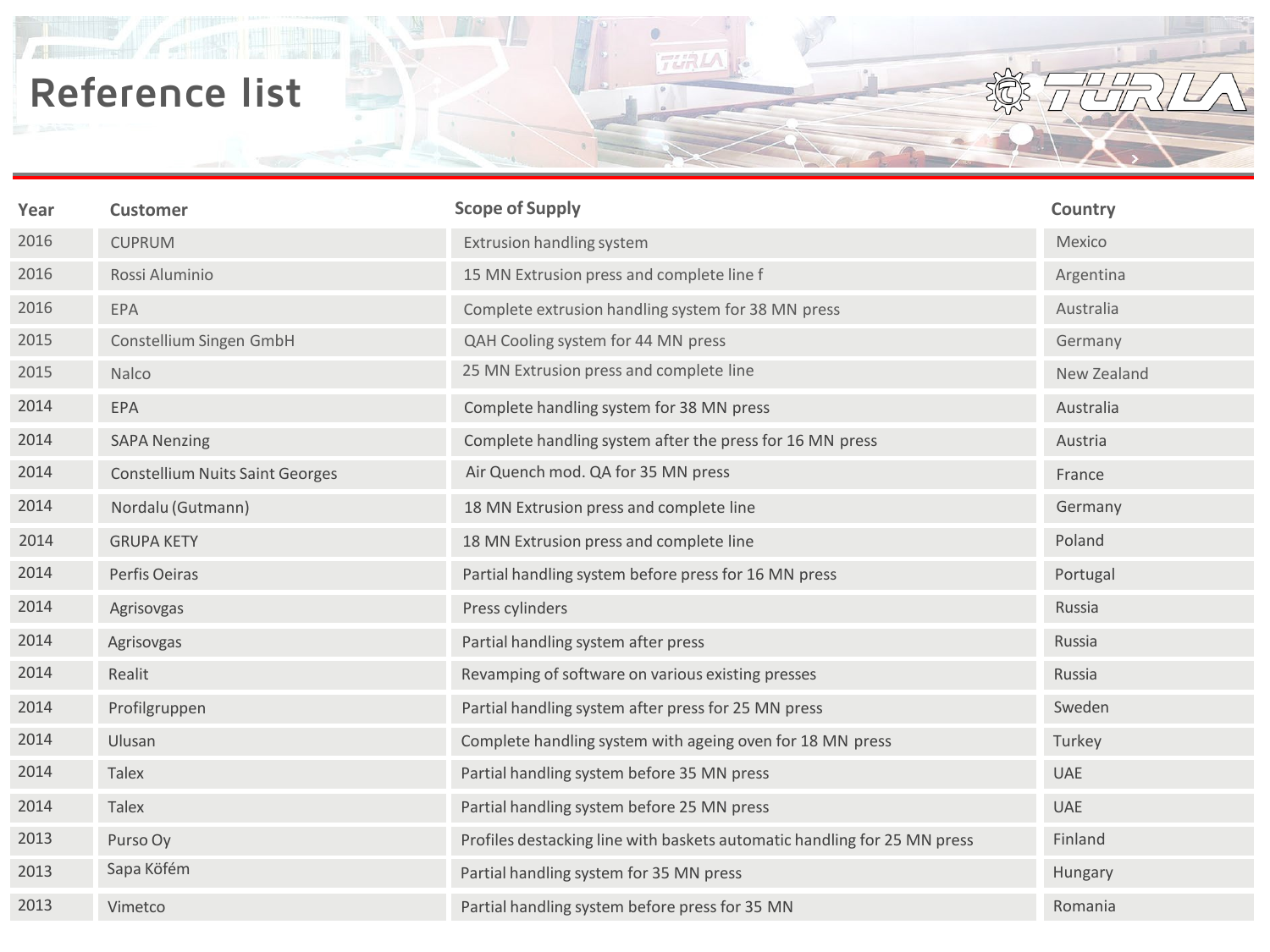鼎

| Year | <b>Customer</b>           | <b>Scope of Supply</b>                                           | Country         |
|------|---------------------------|------------------------------------------------------------------|-----------------|
| 2013 | <b>Bonnell Extrusions</b> | Complete handling system for 30 MN press                         | <b>USA</b>      |
| 2012 | E-Max                     | STeP 5 logs heater for 22 MN press                               | Belgium         |
| 2012 | Constellium St.Florentin  | Partial handling system for 44 MN press                          | France          |
| 2012 | Constellium               | Partial handling system for 44 MN press                          | Germany         |
| 2012 | <b>SAPA Bolzano</b>       | Handling system revamping for 50 MN press                        | Italy           |
| 2012 | <b>INEX</b>               | Partial handling system for 22 MN press                          | New Zealand     |
| 2012 | <b>BOAL</b>               | 22 MN Partial handling system for 22 MN press                    | The Netherlands |
| 2012 | <b>BOAL</b>               | 18 MN Partial handling system for 18 MN press                    | The Netherlands |
| 2012 | <b>Gulf Extrusion</b>     | Partial handling system for 18 MN press                          | <b>UAE</b>      |
| 2011 | <b>Hydro Nenzing</b>      | Modification to the existing equipment for 18 MN press           | Austria         |
| 2011 | Alcan St. Florentin       | Partial handling system before stretcher for 25 MN press         | France          |
| 2011 | SAPA Fossanova            | 18 MN Scrap logistics for 18 MN press                            | Italy           |
| 2011 | SAPA Fossanova            | 25 MN Scrap logistics                                            | Italy           |
| 2011 | <b>SAPA Bolzano</b>       | Billet heater + billet transfer system for 50 MN press           | Italy           |
| 2011 | Anodall                   | Partial handling system for 35 MN press                          | Italy           |
| 2011 | <b>GRUPA KETY</b>         | Partial handling system + basket trasportation for 35 MN press   | Poland          |
| 2010 | EPA                       | 18 MN Extrusion press and complete handling system               | Australia       |
| 2010 | Steelmet                  | Partial handling system for 35 MN press                          | <b>Bulgary</b>  |
| 2010 | Purso Oy                  | Modification of profiles and skips de-stackers for 25 MN press   | Finland         |
| 2010 | SAPA Offenburg            | Flying cut system + cooling table modification for 12,5 MN press | Germany         |
| 2010 | <b>SAPA Bolzano</b>       | Log warehouse + 16" cold log saw for 50MN press                  | Italy           |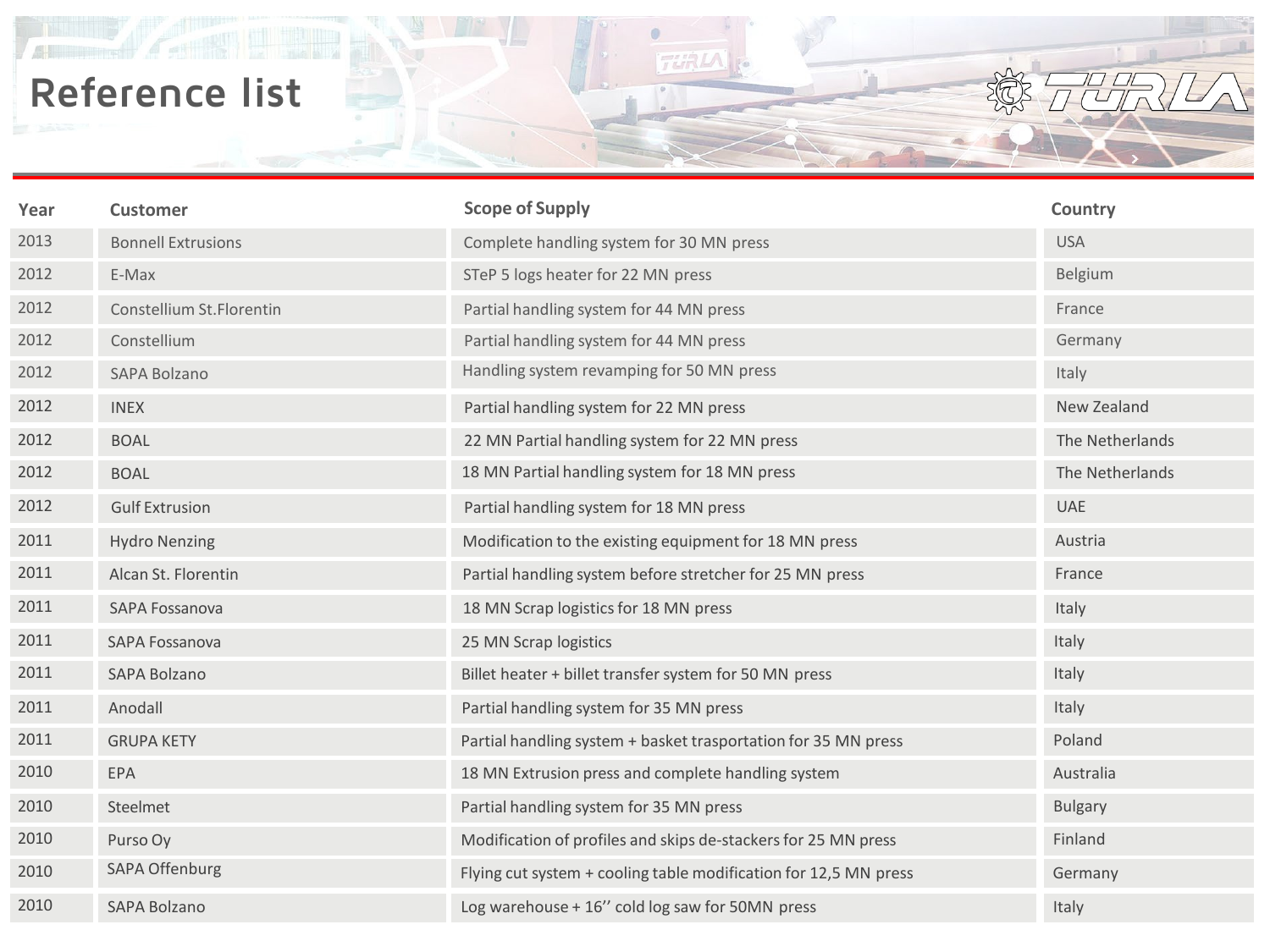鼎

| Year | <b>Customer</b>   | <b>Scope of Supply</b>                                                      | Country         |
|------|-------------------|-----------------------------------------------------------------------------|-----------------|
| 2010 | Hydro Ornago      | Sample saw for 18 MN press                                                  | Italy           |
| 2010 | Anodall           | Scrap shear for 35 MN press                                                 | Italy           |
| 2010 | Anodall           | Air hoods system for 18 MN press                                            | Italy           |
| 2010 | <b>GRUPA KETY</b> | Partial handling system and skips line for 35 MN press                      | Poland          |
| 2010 | <b>SAPA Cacem</b> | Logs furnace and saw for 25 MN press                                        | Portugal        |
| 2010 | Vimetco           | Partial handling system after the press for 50 MN press                     | Romania         |
| 2010 | SAPA Harderwijk   | Air-water standing wave quench for 30 MN press                              | The Netherlands |
| 2010 | SAPA              | Quench mod. QAHSW for 32 MN press                                           | The Netherlands |
| 2009 | Profalu           | Profiles stacker mod. LIFO for 16 MN press                                  | Belgium         |
| 2009 | E-MAX             | Transversal ageing oven - 2 axis-basket transport equipment for 35 MN press | Belgium         |
| 2009 | SAPA Bolzano      | Handling system before press for 50 MN press                                | Italy           |
| 2009 | Hydro Ornago      | Sample saw for 26 MN press                                                  | Italy           |
| 2009 | Hydro Ornago      | Roller conveyor for 30 MN press                                             | Italy           |
| 2009 | Cuprum            | HSM saw, flying cut pullers for 16 MN press                                 | Mexico          |
| 2009 | Vimetco           | 13" hot log saw + partial handling system after the press for 50 MN press   | Romania         |
| 2008 | EPA               | Complete handling system for 24 MN press                                    | Australia       |
| 2008 | Mage Gehring      | Complete handling system for 24 MN press                                    | Austria         |
| 2008 | Profalu           | 7" logs gas furnace for 16 MN press                                         | Belgium         |
| 2008 | Purso Oy          | Partial handling system after the press for 25 MN press                     | Finland         |
| 2008 | Nordic Aluminium  | Partial handling system after the press for 27 MN press                     | Finland         |
| 2008 | Nordic Aluminium  | De-stacking and automatic Packing system for 35 MN press                    | Finland         |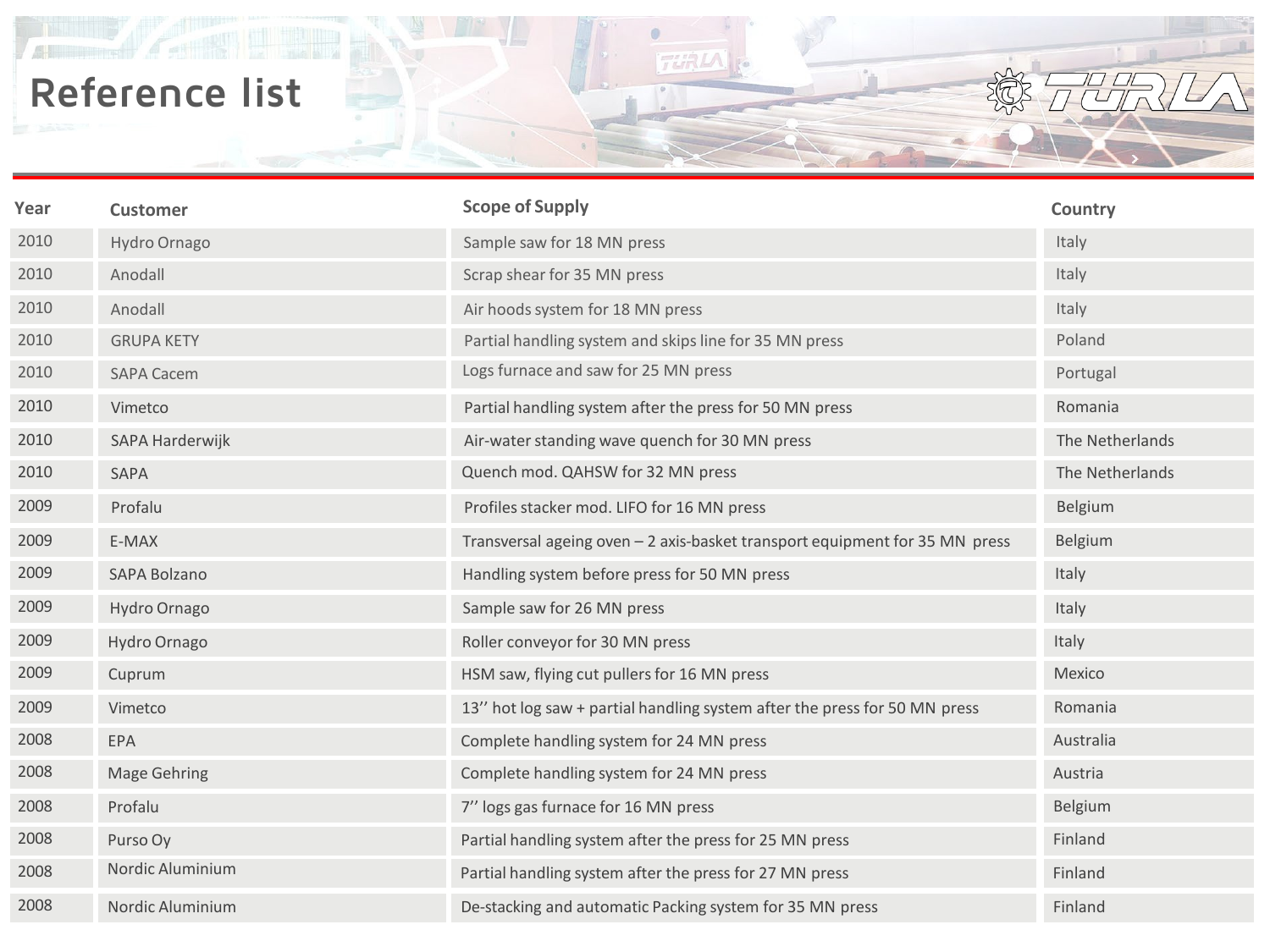鼎

| Year | <b>Customer</b>         | <b>Scope of Supply</b>                                                 | Country |
|------|-------------------------|------------------------------------------------------------------------|---------|
| 2008 | <b>BBC</b>              | Complete handling system for 14 MN press                               | Italy   |
| 2008 | Cuprum                  | Flying cut systems (puller - saw and single puller) for 16 MN press    | Mexico  |
| 2008 | Eurometal               | Complete handling system for 35 MN press                               | Poland  |
| 2008 | Hydro La Roca           | Double bladed mobile hot saw/sample cut saw mod.HSM-DL for 35 MN press | Spain   |
| 2008 | ASAS                    | Complete handling system after the 35MN press for 55 MN press          | Turkey  |
| 2009 | <b>ASAS</b>             | Complete handling system after the 55 MN press for 27 MN press         | Turkey  |
| 2007 | E-MAX                   | Ageing oven, Racks Stacker, Racks Destacker for 35 MN press            | Belgium |
| 2007 | Nordic Aluminium        | Finishing saw & gauge table for 23 MN press                            | Finland |
| 2007 | Otto Fuchs              | Intensive air/water quench lower basin for 35 MN press                 | Germany |
| 2007 | Selca Divisione Estrusi | Complete handling system after the press for 18 MN press               | Italy   |
| 2007 | Alupol                  | 2 electric age oven + de-stacker and profiles packing for 44 MN press  | Poland  |
| 2007 | Mosmek                  | Press side cylinders for 25 MN press                                   | Russia  |
| 2007 | SAPA Vetlanda           | Complete scrap handling system with 130t scrap shear for 35 MN press   | Sweden  |
| 2006 | Nordic Aluminium        | Stacker implementaion for 23 MN press                                  | Finland |
| 2006 | Otto Fuchs              | Double finishing saw and gauge to 14m profiles for 35 MN press         | Germany |
| 2006 | AWW                     | Ageing oven for 25 MN press                                            | Germany |
| 2006 | Alcoa Hannover          | Partial handling system for 56 MN press                                | Germany |
| 2006 | Alcan Burg              | Intensive air-water quench mod. OF2 for 35 MN press                    | Germany |
| 2006 | Etem                    | Intensive air-quench for 25 MN press                                   | Greece  |
| 2006 | Proferall               | Complete handling system for 32 MN press                               | Italy   |
| 2006 | Alcoa Feltre            | Billet shear roller conveyor for 35 MN press                           | Italy   |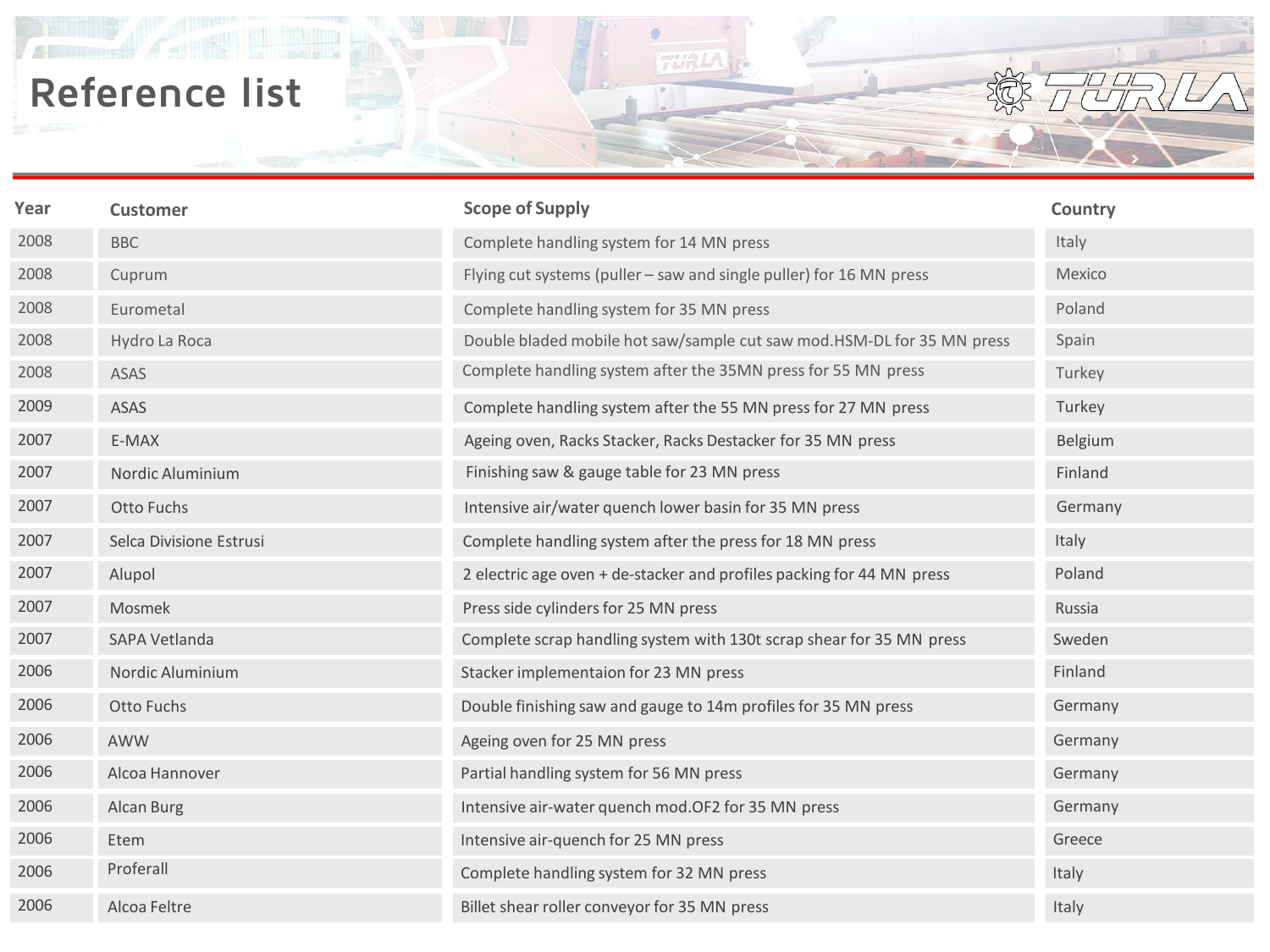$\mathbb{A}$ 

| Year | <b>Customer</b>      | <b>Scope of Supply</b>                                                   | Country  |
|------|----------------------|--------------------------------------------------------------------------|----------|
| 2006 | Alcoa Feltre         | Intensive air-water quench model OF2 for 35 MN press                     | Italy    |
| 2006 | Cuprum               | Double puller with flying cut for 20 MN press                            | Mexico   |
| 2006 | Perfis Oeiras        | Complete handling system after the press for 16 MN press                 | Portugal |
| 2006 | Hydro La Roca        | Complete lead out system for 35 MN press                                 | Spain    |
| 2006 | Hydro La Roca        | Spacer distributiion system for 22 MN press                              | Spain    |
| 2006 | Alupol               | Complete handling system for 18 MN press                                 | Ukraine  |
| 2005 | <b>Hydro Nenzing</b> | Partial handling system for 22 MN press                                  | Austria  |
| 2005 | Profalu              | Basket handling system after ageing oven for 28 MN press                 | Belgium  |
| 2005 | Caradon Indalex      | Double puller for 35 MN press                                            | Canada   |
| 2005 | Nordic Aluminium     | Stacker table for 16 MN press                                            | Finland  |
| 2005 | Nordic Aluminium     | 3 stackers + ageing oven                                                 | Finland  |
| 2005 | Otto Fuchs           | Profiles handling system for 35 MN press                                 | Germany  |
| 2005 | Otto Fuchs           | 120t Stretcher for 35 MN press                                           | Germany  |
| 2005 | AWB                  | Ageing oven                                                              | Germany  |
| 2005 | Alcoa Hannover       | Off-line saw and belts system for 56 MN press                            | Germany  |
| 2005 | Alcoa Hannover       | Belts system, finishing saw and gauge table for 56 MN press              | Germany  |
| 2005 | <b>HMT</b>           | Die ovens rack                                                           | Germany  |
| 2005 | <b>HMT</b>           | Handling system, ageing oven for 18 MN press                             | Germany  |
| 2005 | Noral                | Billet oven, stacker, De-stacker - skips handling system for 16 MN press | Italy    |
| 2005 | Hydro Ornago         | Log heater, log shear for 28 MN press                                    | Italy    |
| 2005 | Pasturi              | Handling system with ovens for 18 MN press                               | Italy    |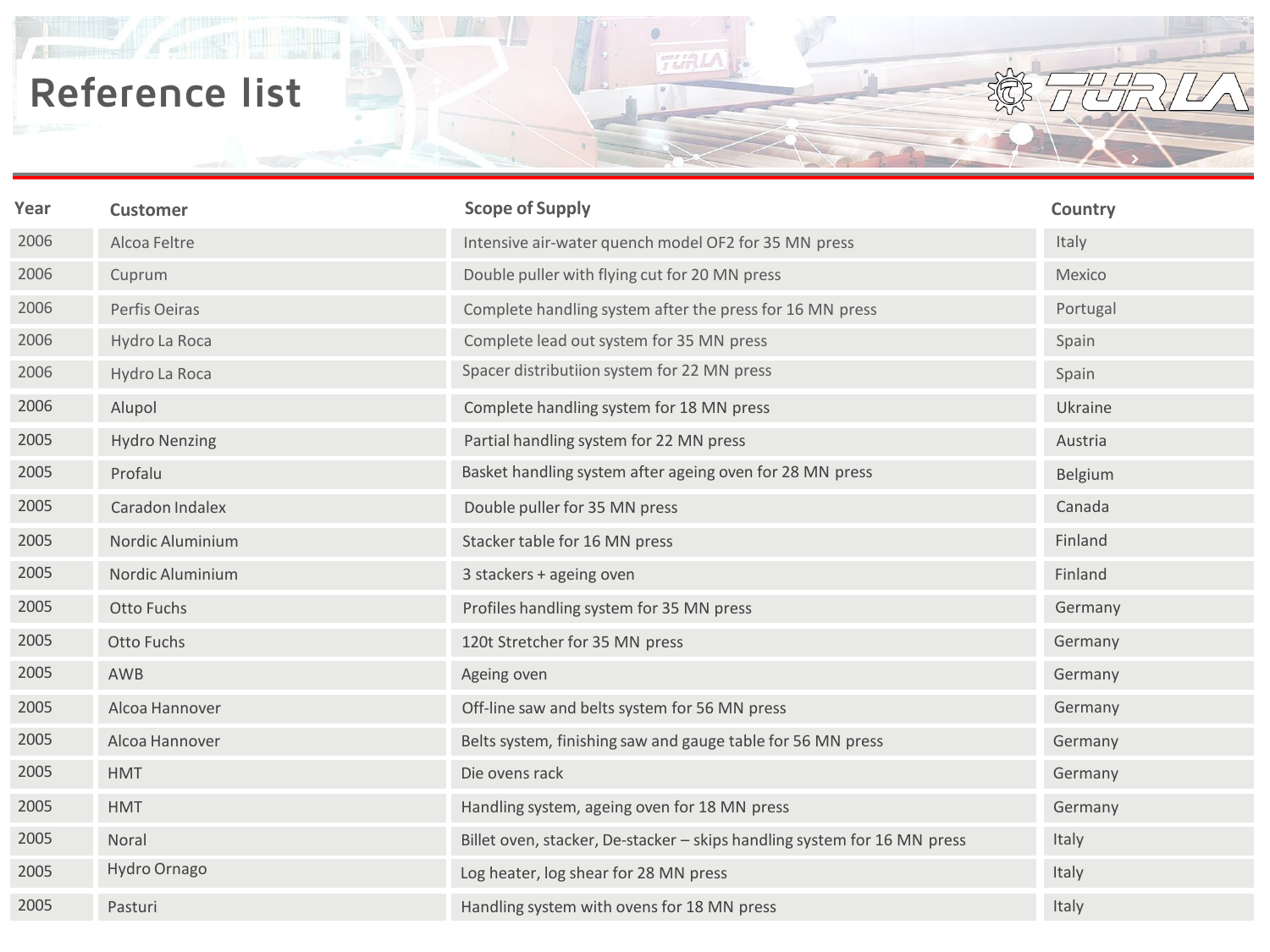$\mathbb{A}$ 

| Year | <b>Customer</b>           | <b>Scope of Supply</b>                                      | Country     |
|------|---------------------------|-------------------------------------------------------------|-------------|
| 2005 | Alcoa Feltre              | Double puller, runout table for 35 MN press                 | Italy       |
| 2005 | Hydro Atessa              | Automatic log saw for 35 MN press                           | Italy       |
| 2005 | Selca Divisione Estrusi   | Partial handling system for 18 MN press                     | Italy       |
| 2005 | <b>GRUPA KETY</b>         | Stackers, destackers, racks handling for 16 MN press        | Poland      |
| 2005 | Perfis Oeiras             | Complete handling system before press for 16 MN press       | Portugal    |
| 2005 | Hydro North America       | 3 air cooling hoods for 35 MN press                         | <b>USA</b>  |
| 2004 | AEA                       | Complete handling system for 24 MN press                    | Australia   |
| 2004 | <b>Hydro Nenzing</b>      | Sample park device for 18 MN press                          | Austria     |
| 2004 | Alcan Decin               | Stacker and basket roller conveyor for 20 MN press          | Czech. Rep. |
| 2004 | Otto Fuchs                | Air-Water intensive quench for 35 MN press                  | Germany     |
| 2004 | Hydro Uphusen             | Double fixed hot saw for 18 Mn press                        | Germany     |
| 2004 | Gerhardi                  | Die unlock press for 20 MN press                            | Germany     |
| 2004 | <b>Gartner Extrusions</b> | Partial Handling System for 28 MN press                     | Germany     |
| 2004 | Erbsloeh                  | Mobile hot saw at the press for 12,5 MN press               | Germany     |
| 2004 | Alcan Singen              | Partial Handling system after the stretcher for 25 MN press | Germany     |
| 2004 | Novellini Industries      | Air cooling top-hood for 16,5 MN press                      | Italy       |
| 2004 | Hydro Ornago              | Log heater, log shear for 35 MN press                       | Italy       |
| 2004 | All.co.Spa                | Air cooling system for 27 MN press                          | Italy       |
| 2003 | <b>Hydro Nenzing</b>      | Modification to the existing equipment for 18 MN press      | Austria     |
| 2003 | Profalu                   | Complete handling system with all furnaces for 25 MN press  | Belgium     |
| 2003 | Technal                   | Partial handling system after the stretcher for 22 MN press | France      |

**TURLA** 

**DU**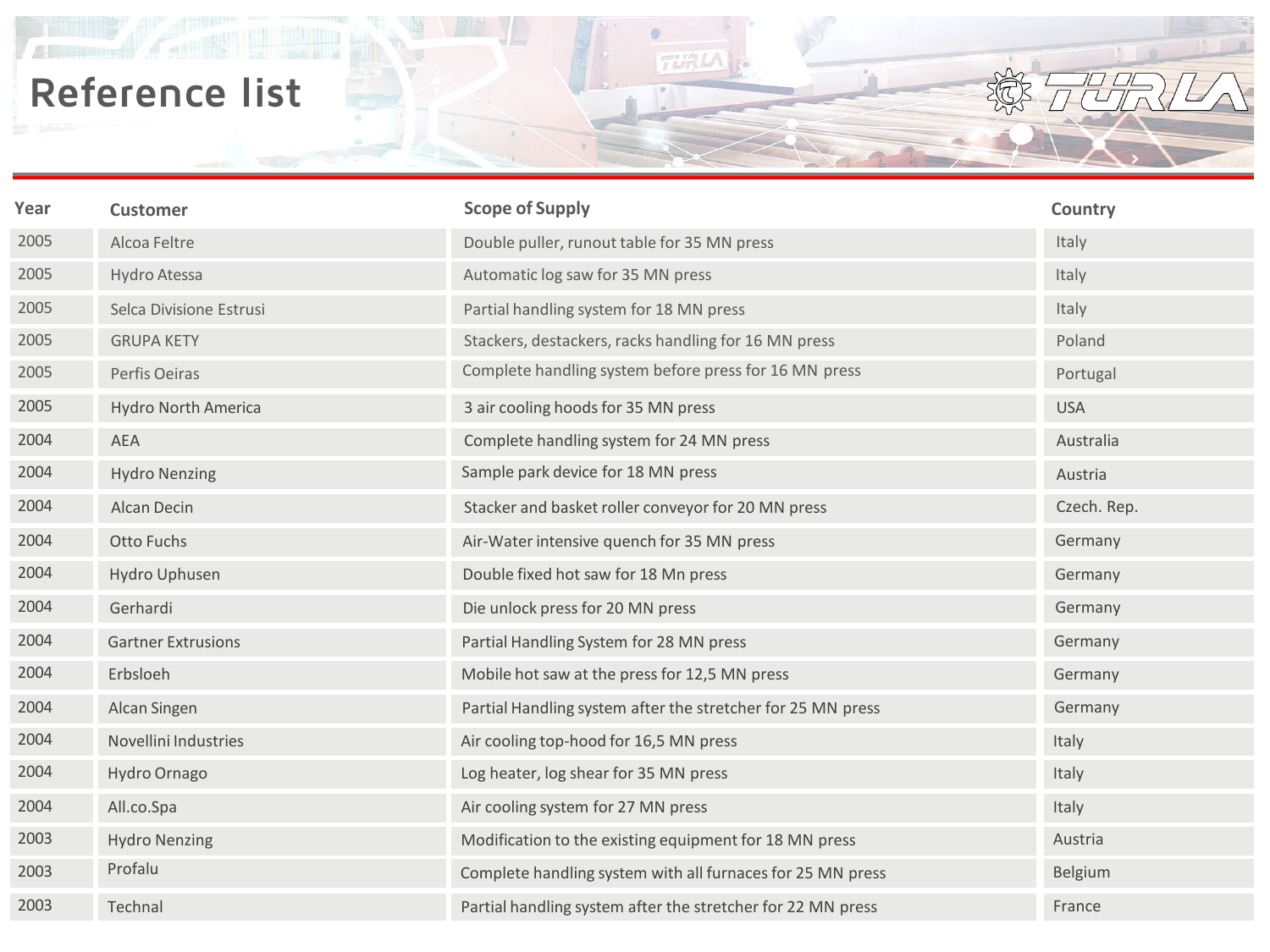$\mathbb{A}$ 

| Year | <b>Customer</b>          | <b>Scope of Supply</b>                                                   | Country     |
|------|--------------------------|--------------------------------------------------------------------------|-------------|
| 2003 | Technal                  | 60t Stretcher and retractable belts for 22 MN press                      | France      |
| 2003 | Hydro Aluminium Toulouse | Partial handling system for 25 MN press                                  | France      |
| 2003 | Hydro Aluminium Toulouse | 60t Stretcher for 25 MN press                                            | France      |
| 2003 | Otto Fuchs               | Air quenching system for 35 MN press                                     | Germany     |
| 2003 | <b>Eural Gnutti</b>      | 40 t Stretcher for 16 MN press                                           | Italy       |
| 2003 | <b>Eural Gnutti</b>      | 120 t Stretcher for 27 MN press                                          | Italy       |
| 2003 | <b>Hydro Portalex</b>    | Billet oven -5000 kg/h for 22 MN press                                   | Portugal    |
| 2002 | E-Max                    | Billet loader for 22 MN press                                            | Belgium     |
| 2002 | Apel                     | Modifications on the existing line for 22 MN press                       | Canada      |
| 2002 | Apel                     | Profile hot saw at the press for 22 MN press                             | Canada      |
| 2002 | Alcoa Extrusions         | Partial handling system for 30 MN press                                  | England     |
| 2002 | Purso Oy                 | Complete handling system for 35 MN press                                 | Finland     |
| 2002 | Pro.Fer.All              | Complete handling system for 18 MN press                                 | Italy       |
| 2002 | Metalgreen               | Complete handling system including stacker and quench unit               | Italy       |
| 2002 | Gastaldello              | Complete Handling system for 22 MN press                                 | Italy       |
| 2002 | Fin.Al                   | Complete handling system including Pinze System for 16 MN press          | Italy       |
| 2002 | Alcan                    | Partial handling system for 27 MN press                                  | Italy       |
| 2002 | <b>Inex</b>              | Complete handling system after the 22 MN press                           | New Zealand |
| 2002 | <b>Hydro Portalex</b>    | Partial handling system for 22 MN press                                  | Portugal    |
| 2001 | E-Max                    | Complete handling system with logs, stacker, destacker for 32 MN press   | Belgium     |
| 2001 | E-Max                    | Modifications on existing Turla complete handling system for 22 MN press | Belgium     |

**TURLA** 

**DU**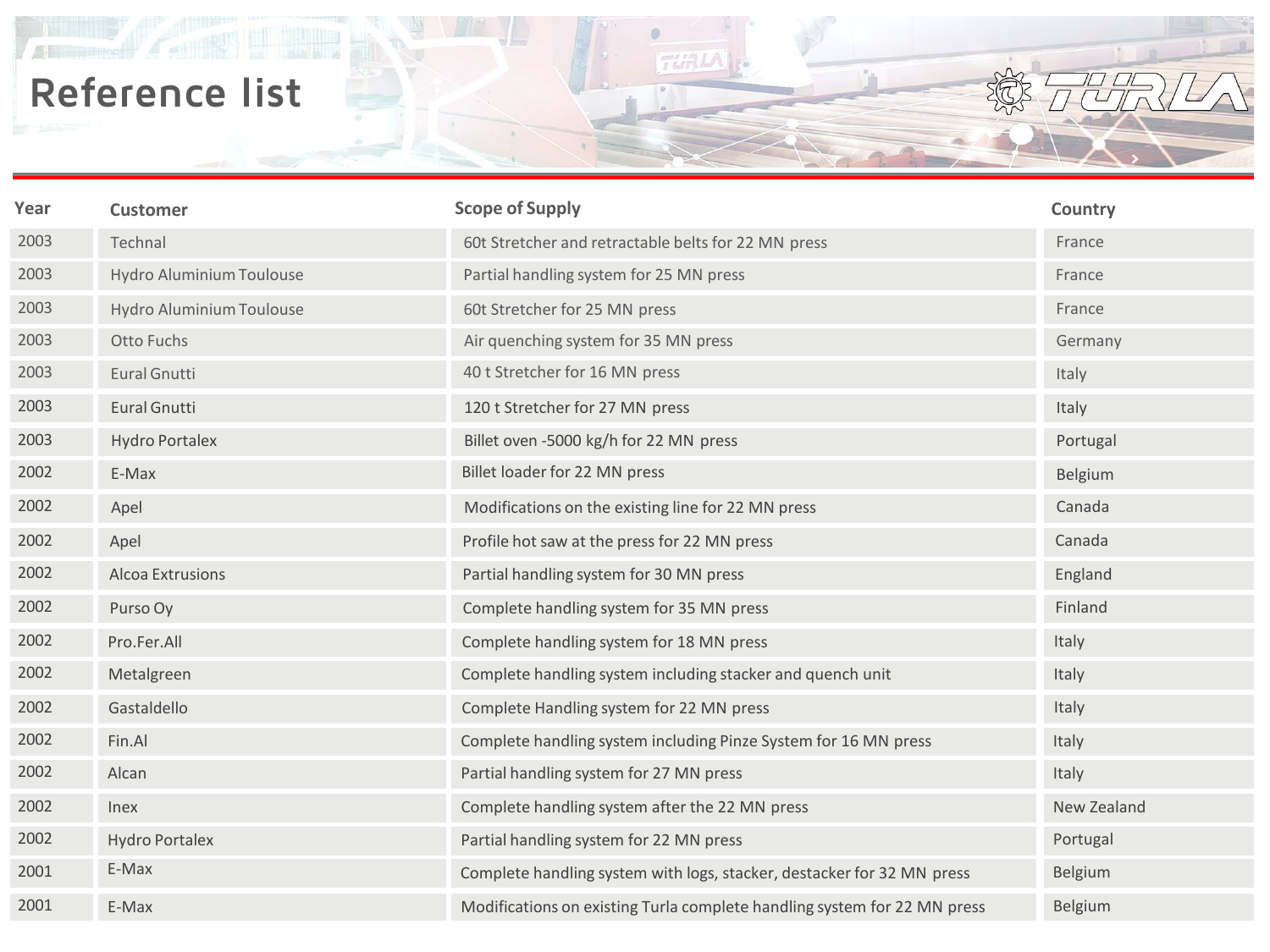鼎

| Year | <b>Customer</b>                    | <b>Scope of Supply</b>                                                  | Country   |
|------|------------------------------------|-------------------------------------------------------------------------|-----------|
| 2001 | Apel                               | Complete handling system (double puller and flying cut) for 22 MN press | Canada    |
| 2001 | Pro.Fer.All                        | Ageing furnace for 18 MN press                                          | Italy     |
| 2001 | Novellini                          | Complete handling system with Pinze system for 16,5 MN press            | Italy     |
| 2001 | Hydro Ornago                       | Partial handling system for 30 MN press                                 | Italy     |
| 2001 | Hydro Ornago                       | Skips destacker                                                         | Italy     |
| 2001 | Hydro Atessa                       | Complete handling system with quench unit, stacker for 35 MN press      | Italy     |
| 2001 | Alcoa Fossanova                    | Partial handling system for 27 MN press                                 | Italy     |
| 2000 | G. James                           | Complete handling system after the press for 35 MN press                | Australia |
| 2000 | E-Max                              | Complete handling system with logs stacker, destacker for 35 MN press   | Belgium   |
| 2000 | <b>Indalex Aluminium Solutions</b> | Complete handling system with Log furnace and shear for 35 MN press     | Canada    |
| 2000 | <b>Bon-L Canada</b>                | Complete handling system (double puller and flying cut) for 35 MN press | Canada    |
| 2000 | Alcoa Köfém                        | Partial handling system complete of stacker for 25 MN press             | Hungary   |
| 2000 | Pro.Fer.All                        | Complete handling system for 18 MN press                                | Italy     |
| 2000 | Alcoa Bolzano                      | Partial handling system complete of quench unit for 50 MN press         | Italy     |
| 2000 | Cuprum                             | Double puller with flying cut for 15 MN press                           | Mexico    |
| 2000 | Cuprum                             | 1 log furnace and 1 log shear 7" press for 20 MN press                  | Mexico    |
| 2000 | Cuprum                             | 1 log furnace and 1 log shear 8" press for 35 MN press                  | Mexico    |
| 2000 | <b>GRUPA KETY</b>                  | 2 destackers for 25 MN press                                            | Poland    |
| 2000 | <b>GRUPA KETY</b>                  | 2 stackers for 25 MN press                                              | Poland    |
| 2000 | Hydro La Roca                      | Complete handling system with stacker for 35 MN press                   | Spain     |
| 2000 | <b>Hydro Century</b>               | Addition of cooling hood for 35 MN press                                | UK        |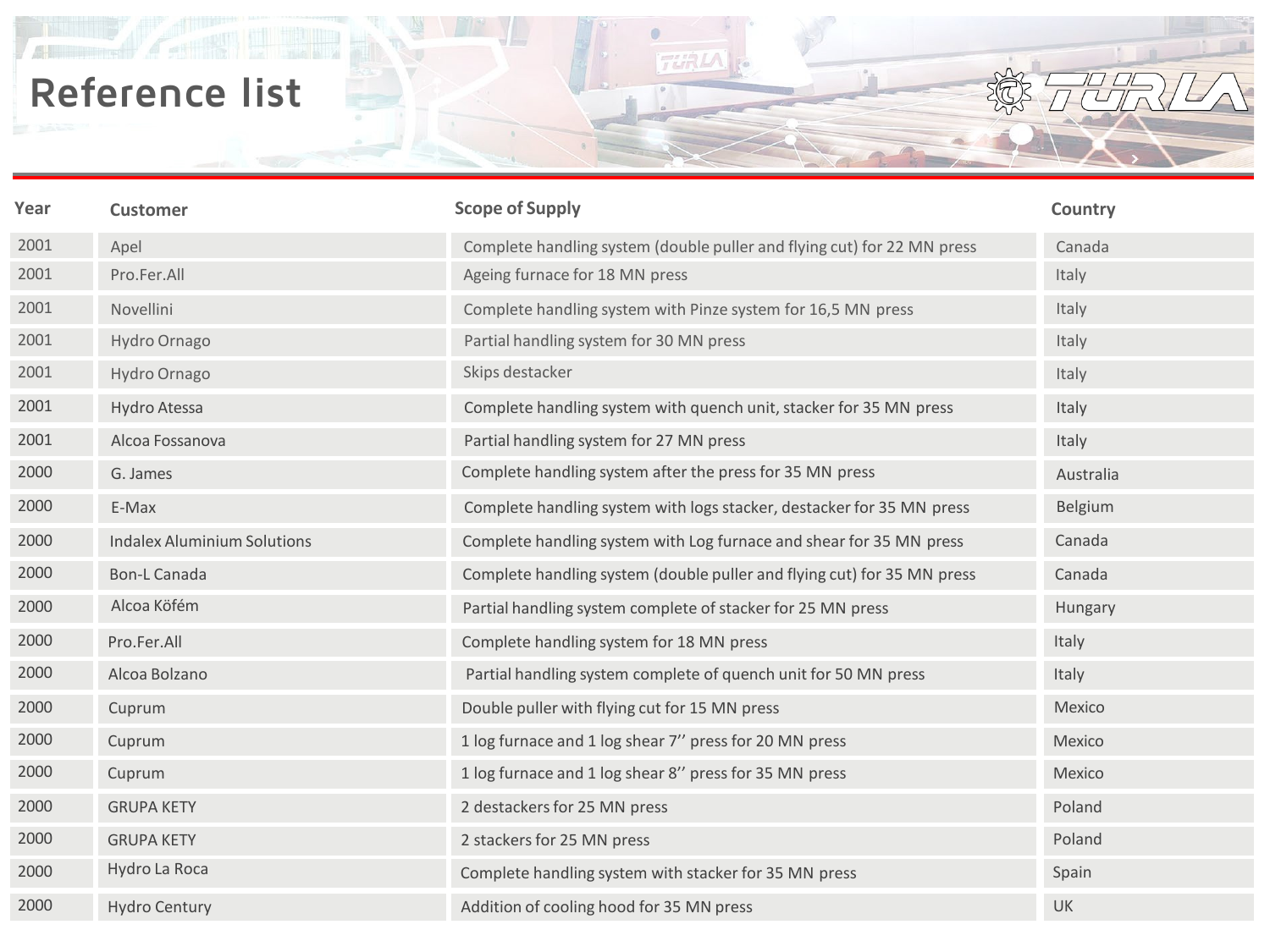鼎

| Year | <b>Customer</b>                    | <b>Scope of Supply</b>                                             | Country         |
|------|------------------------------------|--------------------------------------------------------------------|-----------------|
| 2000 | <b>Indalex Aluminium solutions</b> | Log furnace and shear for 35 MN press                              | <b>USA</b>      |
| 1999 | AMAG                               | Profiles stacker for 27 MN press                                   | Austria         |
| 1999 | AMAG                               | Handling system with profiles stacker                              | Austria         |
| 1999 | AMAG                               | Profiles stacker mod.ACT for 16 MN press                           | Austria         |
| 1999 | <b>RC</b> Aleurope                 | Complete handling system with furnaces for 18 MN press             | Belgium         |
| 1999 | Hydro Atessa                       | Complete handling system with quench unit, stacker for 35 MN press | Italy           |
| 1999 | Ausuisse Decin                     | Partial handling system after the stretcher for 30 MN press        | Czeck. Rep.     |
| 1999 | Purso Oy                           | Partial handling system after the stretcher for 20 MN press        | Finland         |
| 1999 | Purso oy                           | Partial handling system before the stretcher for 16 MN press       | Finland         |
| 1999 | Etem                               | Complete handling system for 22 MN press                           | Greece          |
| 1999 | Pro.Fer.All                        | Complete handling system for 14 MN press                           | Italy           |
| 1999 | Novellini Industries               | Pinze system upgrade for 16,5 MN press                             | Italy           |
| 1999 | Hydro Ornago                       | Partial handling system + 90t stretcher for 30 MN press            | Italy           |
| 1999 | <b>Hydro Portalex</b>              | Saw & Gauge table for 20 MN press                                  | Portugal        |
| 1999 | Alumax                             | Partial handling system for 25 MN press                            | The Netherlands |
| 1999 | <b>BOAL</b>                        | Complete handling system for 35 MN press                           | UK              |
| 1998 | Thöni                              | Double puller with flying cut                                      | Austria         |
| 1998 | Hydro Raeren                       | Double puller & flying cut saw, cooling table for 32,5 MN press    | Belgium         |
| 1998 | <b>BOAL</b>                        | Single puller for 16,5 MN press                                    | <b>Belgium</b>  |
| 1998 | Hydro Uphusen                      | Gauge table and finishing saw for 22 MN press                      | Germany         |
| 1998 | Hydro Uphusen                      | Complete handling system for 18 MN press                           | Germany         |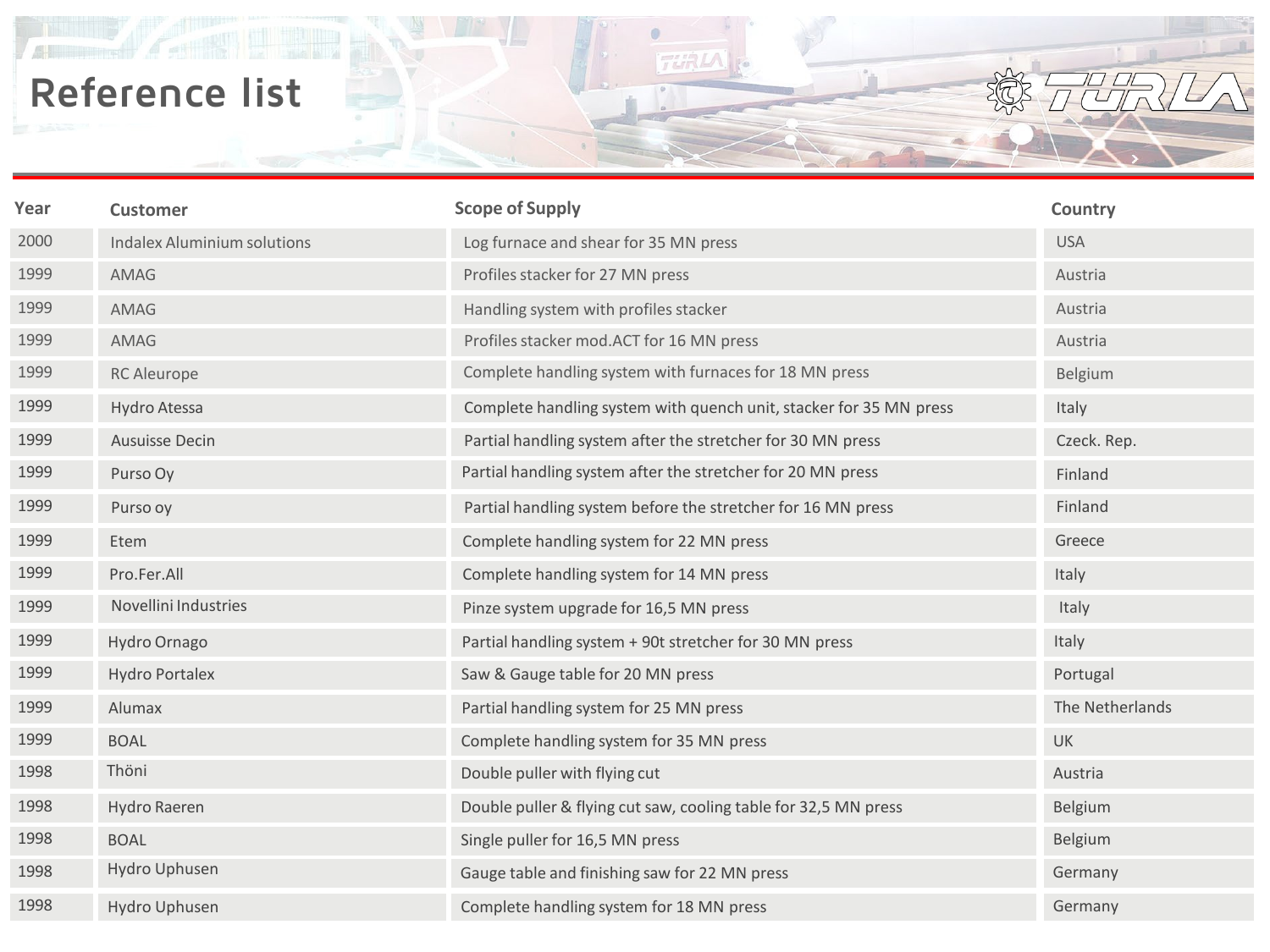鼎

| Year | <b>Customer</b>         | <b>Scope of Supply</b>                                               | Country         |
|------|-------------------------|----------------------------------------------------------------------|-----------------|
| 1998 | Alcoa Bolzano           | 250 t Stretcher for 50 MN press                                      | Italy           |
| 1998 | Extruperfil             | Complete handling system with furnaces for 22 MN press               | Spain           |
| 1998 | Alumax                  | Finishing saw for 27 MN press                                        | The Netherlands |
| 1998 | ASAS                    | Complete Handling System (double puller) for 35 MN press             | Turkey          |
| 1998 | <b>RC</b> Aleurope      | Complete handling system with furnaces                               | Belgium         |
| 1998 | <b>Hydro Century</b>    | Complete handling system after the press for 35 MN press             | <b>UK</b>       |
| 1998 | VAW of America          | Complete handling system after the press for 30 MN press             | <b>USA</b>      |
| 1998 | Alcoa USA               | Single Puller, Hot saw for 25 MN press                               | <b>USA</b>      |
| 1997 | Profalu                 | Complete handling system with furnaces for 22 MN press               | Belgium         |
| 1997 | E-Max                   | Complete handling system with furnaces for 22 MN press               | Belgium         |
| 1997 | Alufinal                | Complete handling system equipped with 35t stretcher for 30 MN press | Czeck.R         |
| 1997 | PT Indal                | Partial handling system for 25 MN press                              | Indonesia       |
| 1997 | <b>Compact Metal</b>    | Partial handling system for 20 MN press                              | Indonesia       |
| 1997 | Mifromal                | Partial handling system for 16 MN press                              | Israel          |
| 1997 | <b>Tifton Aluminium</b> | Partial handling system before the Stretcher for 25 MN press         | <b>USA</b>      |
| 1996 | Novellini Industries    | Complete handling system (double puller) for 16,5 MN press           | Italy           |
| 1996 | Hydro Chrzanow          | Complete handling system for 22 MN press                             | Poland          |
| 1995 | <b>Hydro Nenzing</b>    | Complete handling system with Pinze system for 18 MN                 | Austria         |
| 1995 | Hydro Raeren            | 23 individual die heaters for 16 MN                                  | Belgium         |
| 1995 | Altex                   | Complete handling system for 22 MN                                   | Canada          |
| 1995 | Hydro Ornago            | Additions to the existing handling system                            | Italy           |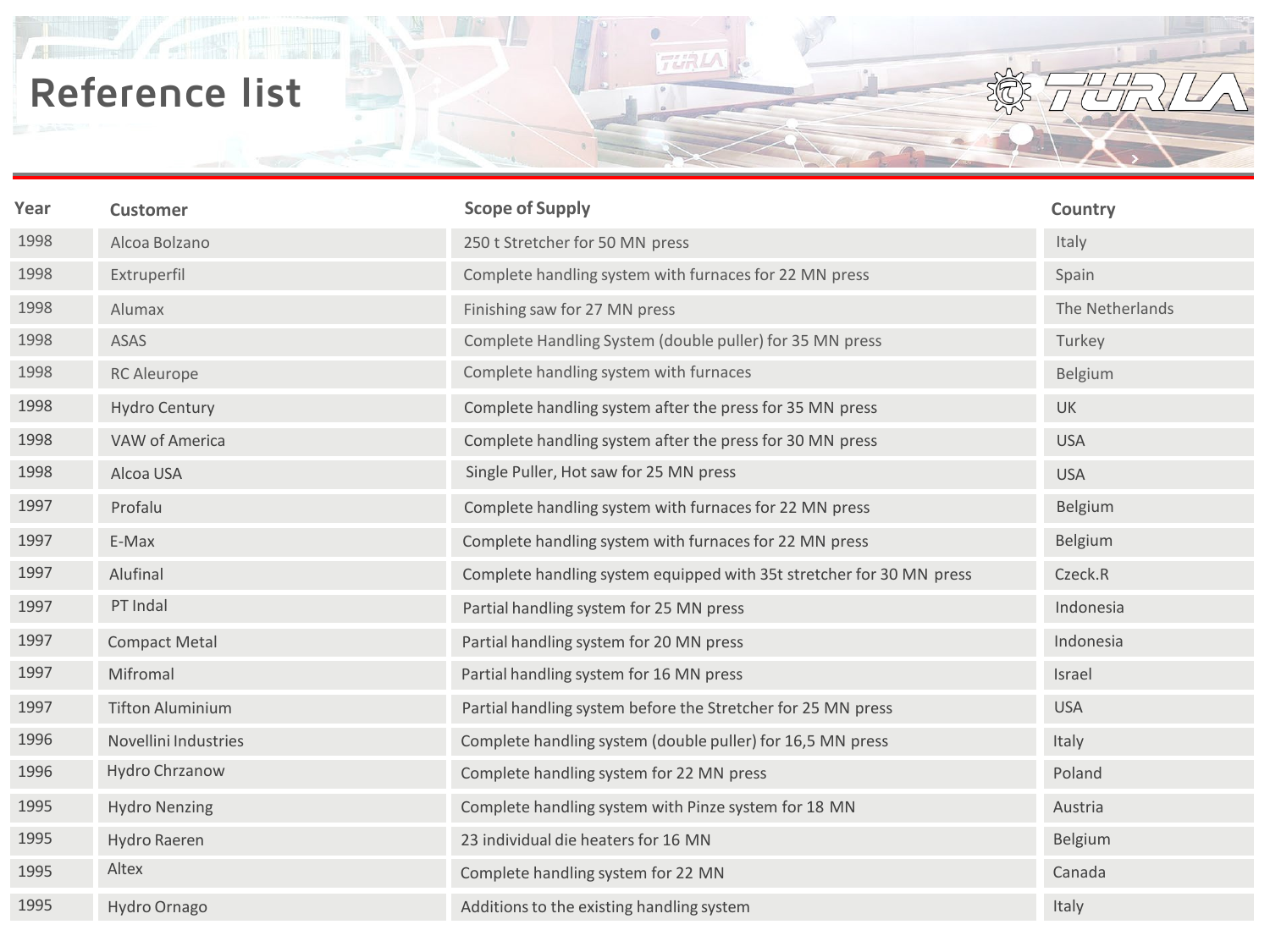鼎

| Year | <b>Customer</b> | <b>Scope of Supply</b>                                              | Country         |
|------|-----------------|---------------------------------------------------------------------|-----------------|
| 1995 | Hydro Atessa    | Stacker for 20 MN Press for 20 MN                                   | Italy           |
| 1995 | Eural Gnutti    | 60 t capacity ageing oven                                           | Italy           |
| 1995 | SAPA            | Complete handling system to stretcher, Pinze system for 22 MN press | The Netherlands |
| 1995 | Kaye Aluminium  | Complete Handling System for 18MN press                             | <b>UK</b>       |
| 1994 | Hydro Raeren    | Stacker for 16 MN press                                             | Belgium         |
| 1994 | SAPA            | Complete handling system for 20 MN press                            | Poland          |
| 1994 | Profilpruppen   | Finishing saw for 22 MN press                                       | Sweden          |
| 1993 | Hydro Raeren    | Stacker and destacker for 20 MN press                               | Belgium         |
| 1993 | Hydro Raeren    | Stretcher tailstock for 16 MN press                                 | Belgium         |
| 1993 | SAPA            | Partial handling system for 18 MN press                             | France          |
| 1993 | Pechiney        | Partial handling system for 30 MN press                             | France          |
| 1993 | Hydro Pinon     | Complete handling system with Banana⊂ stretcher for 22 MN press     | France          |
| 1993 | Profilgruppen   | Partial handling system for 22 MN press                             | Sweden          |
| 1993 | Hydro Bohn      | Partial handling system including quench for 30 MN press            | <b>USA</b>      |
| 1992 | Thöni           | Complete handling system with ageing oven for 12,5 MN press         | Austria         |
| 1992 | Etem            | Complete handling system before for 27 MN press                     | Greece          |
| 1992 | Etem            | Complete handling system after Stretcher for 16 MN press            | Greece          |
| 1992 | Hydro Ornago    | Modification to 16 MN Handling system for 16 MN press               | Italy           |
| 1992 | Hydro Atessa    | Double puller & stacker for 20 MN press                             | Italy           |
| 1992 | Extruperfil     | Complete handling system with furnaces for 16,5 MN press            | Spain           |
| 1992 | <b>BOAL</b>     | Partial handling system with stretcher and stacker for 20 MN press  | The Netherlands |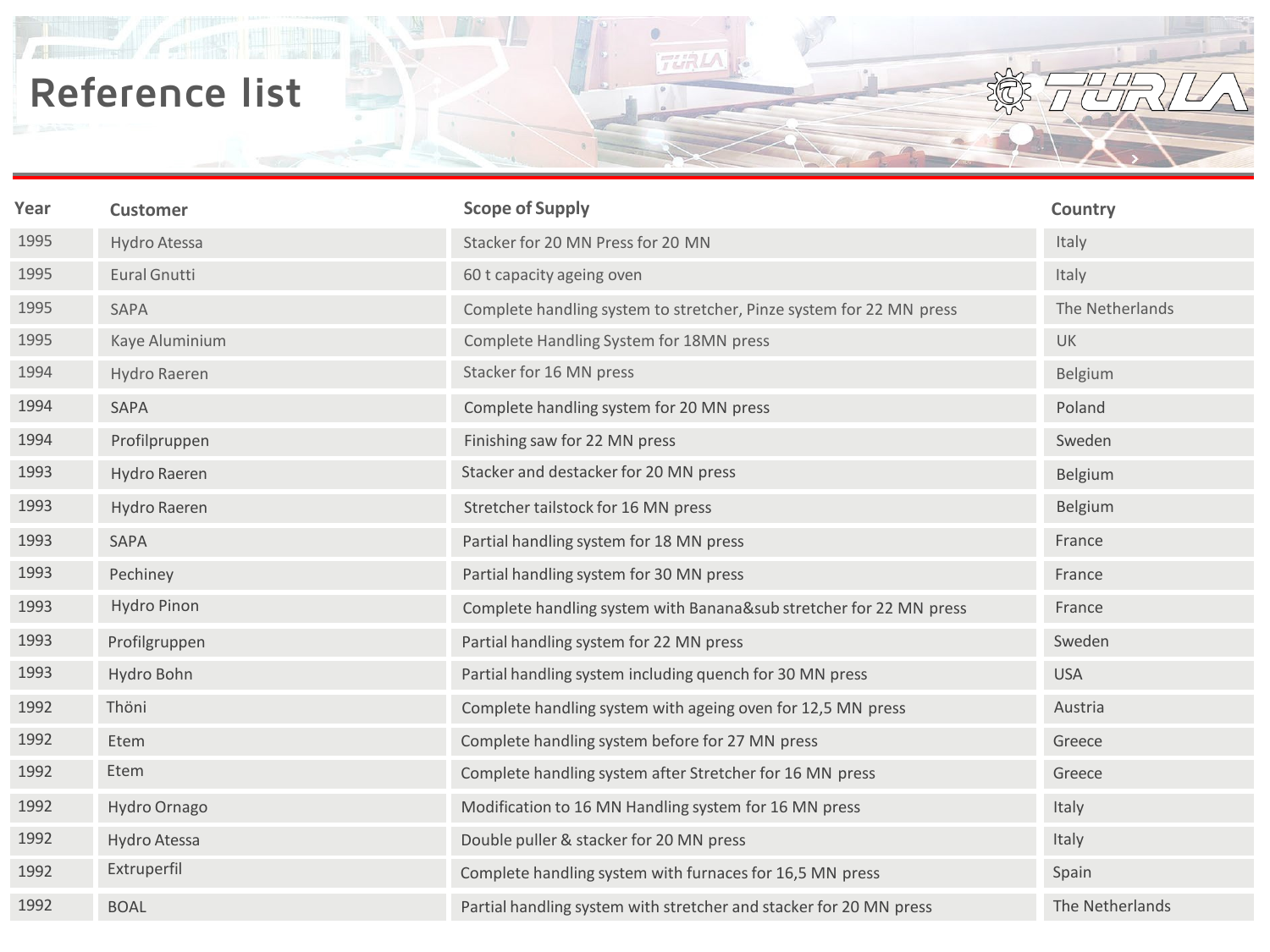$\mathbb{A}$ 

| Year | <b>Customer</b>      | <b>Scope of Supply</b>                                       | Country      |
|------|----------------------|--------------------------------------------------------------|--------------|
| 1991 | Hydro Raeren         | Complete handling system after the stretcher for 16 MN press | Belgium      |
| 1991 | Eural Gnutti         | Complete handling system with 150t stretcher for 28 MN press | Italy        |
| 1991 | Estral               | Partial handling system for 16 MN press                      | Italy        |
| 1991 | Hydro La Roca        | Partial Handling System including stacker for 22 MN press    | Spain        |
| 1991 | <b>TPR</b>           | 10" hot log shear for 27 MN press                            | Tunisia      |
| 1991 | <b>TPR</b>           | Complete handling system after the stretcher for 16 MN press | Tunisia      |
| 1990 | Etem                 | Single puller for 27 MN press                                | Greece       |
| 1990 | Pandolfo             | Partial handling system for 20 MN press                      | Italy        |
| 1990 | Estral               | Partial handling system for 11 MN press                      | Italy        |
| 1990 | Estral               | Partial handling system for 8 MN press                       | Italy        |
| 1990 | Alnor                | 50t Stretcher for 25 MN press                                | Italy        |
| 1990 | Alcoa Bolzano        | Gauge table and finishing saw for 20 MN press                | Italy        |
| 1990 | Alcan                | Complete handling system for 22 MN press                     | Italy        |
| 1989 | Thöni                | Complete handling system with ageing oven for 16,5 MN press  | Austria      |
| 1989 | <b>Hydro Nenzing</b> | Partial handling system for 18 MN press                      | Austria      |
| 1989 | Profalu              | Complete handling system with furnaces for 16,5 MN press     | Belgium      |
| 1989 | Hydro Raeren         | Complete handling system for 20 MN press                     | Belgium      |
| 1988 | Hydro Ornago         | Partial handling system after the 18 MN press                | Italy        |
| 1988 | Eural Gnutti         | Partial handling system for 16 MN press                      | Italy        |
| 1988 | Alcan                | Complete handling system after the stretcher for 27 MN press | <b>Italy</b> |
| 1988 | <b>SAPA</b>          | Stretcher for 25 MN press                                    | Sweden       |

**TURLA** 

**DU**